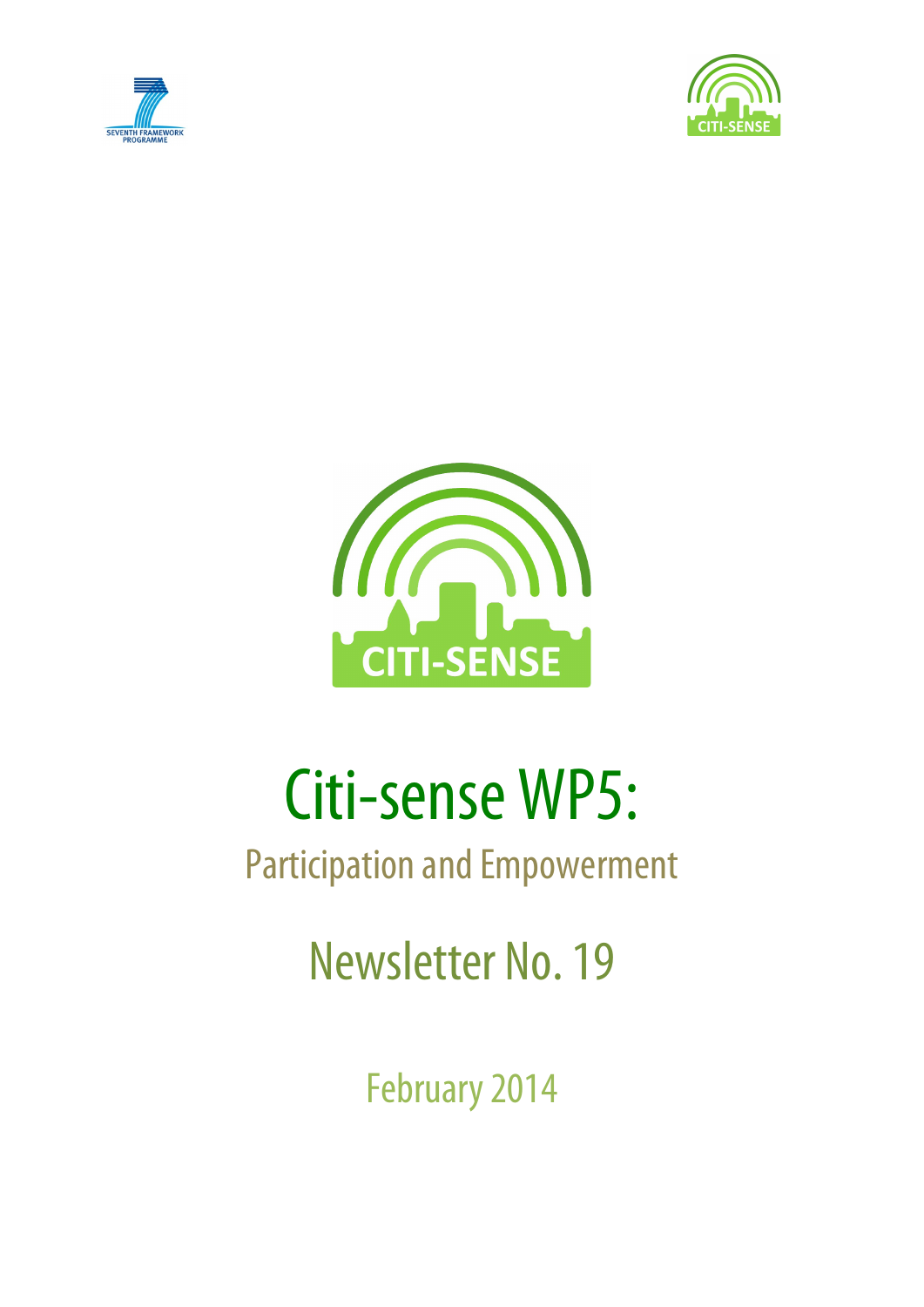



## Articles and Publications.

## **Royal Society of Edinburgh interim report on Digital Participation.**

Members of the public across Scotland were invited by the Royal Society of Edinburgh to take part in a national inquiry into the changing role of digital technology and how everyone can share in the benefits of the digital society.

http://talkaboutlocal.org.uk/royal-society-of-edinburgh-interim-report-on-digital-participation/

## **Gamification of Citizen Sensing through MobileSocial Reporting**.

The explosion of user-generated content on theSocial Web published from mobile devices has seen reportingapplications grow in popularity from self-reporting style workouttracking applications like Fitocracy to community reportingapplications like FixMyStreet. In this paper, we introduce theconcept of social mobile reporting where a community of peoplereport on issues within their environment. We discuss annotatingcontextual metadata to reports, and the use of gamificationto create an engaging user experience. We propose a designof the architecture of a social reporting framework includinga description of the reports server that incorporates semanticdata harvesting and provision. We outline a mobile applicationincluding game design elements of the mobile user experience,and a discussion of imaging technology to aid in processing of citizen reports and we provide some ideas for future work alongwith our conclusions.

http://www.academia.edu/3288338/Gamification\_of\_Citizen\_Sensing\_through\_Mobile\_Social\_Reporting

## **Building smart cities from the bottom-up.**

If we focus on sociability as the starting point for design and tapping citizens as the source of innovation, how do we go about crafting a smarter city from the bottom up? An ideal beginning is to leverage the growing array of smart personal devices we all wield and recruit people as the sensors of a city rather than relying only on formal systems embedded into infrastructure.

http://blog.ferrovial.com/en/2014/02/building-smart-cities-bottom/

## Experiencies.

## **The Smart Chicago Collaborative: A New Model for Civic Innovation in Cities .**

In many places, civic innovation is thriving—people are strengthening their relationships with governments to improve their lives in unprecedented ways. Individuals and groups at the local level are what drive it: they're harnessing access to data and technology to redefine how we interact with where we live. It's the latest example of how the Internet has forever changed democracy in the21st century.

However, like democracy itself, the modern civic innovation sector's development has been an uneven and messy process. The foundation this movement's built on—the internet—is still far from being an equally accessible and universally understood medium. Moreover, the Internet itself is not enough to spark civic innovation in cities: it's the jumble of people, policies, leaders, and networks that need to coalesce to make things work.

#### http://www.livingcities.org/blog/?id=225